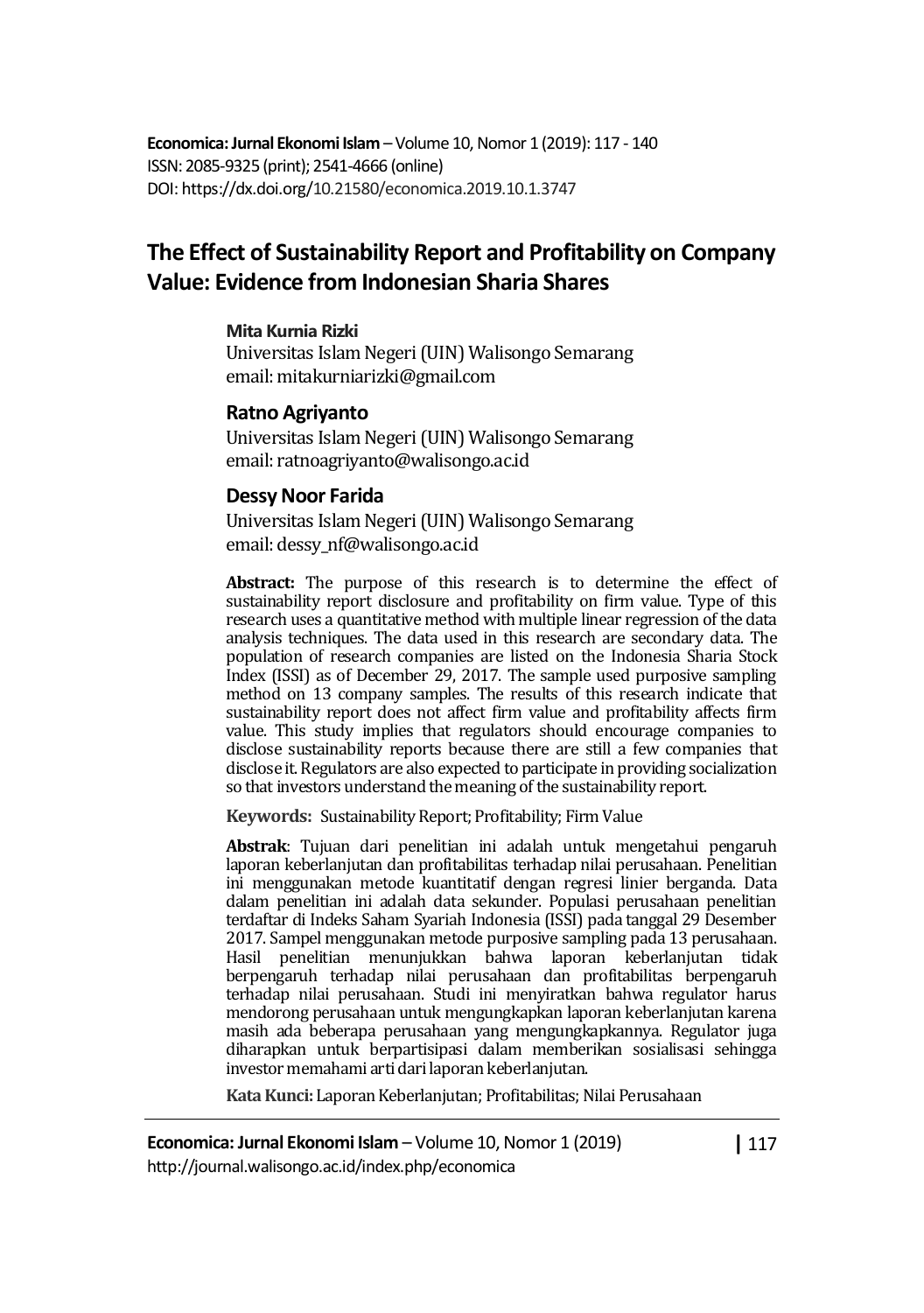### **Introduction**

The development of business in an increasingly competitive era of globalization has encouraged companies to be able to compete at the national and international levels and increase the value of the company.The value of the company can be reflected in the stock price, the higher the stock price, the higher the value of a company.The increasing value of a company can have a good impact because it can improve the welfare of the company owner (Nurhayati 2013).

Company profitability is one of the factors that can influence company value. Company profitability in good condition will have a positive impact on the decision of investors to invest, and will have an impact on the decision of creditors in connection with the financing of the company through debt(Harmono 2015). Companies are competing to increase profitability by exploiting natural resources, so the company does not pay attention to the impacts that will be caused. In addition to the level of profitability, social, economic, and corporate environment are also considerations of investors to buy shares of a company (Putri and Christiawan 2014).

Law No 40 of 2007 states that companies whose business activities are related to natural resources are required to be socially and environmentally responsible. Article 1 paragraph 3 states that social and environmental responsibility is the company's commitment to participate in sustainable economic development in order to improve the quality of life and the environment that is beneficial, both for the company itself, the local community, and society in general.

Social, economic and environmental responsibilities can be disclosed through the sustainability report. Elkington's sustainability report is a report that contains not only financial performance information but also nonfinancial information consisting of information on social and environmental activities that allow company to grow on an ongoing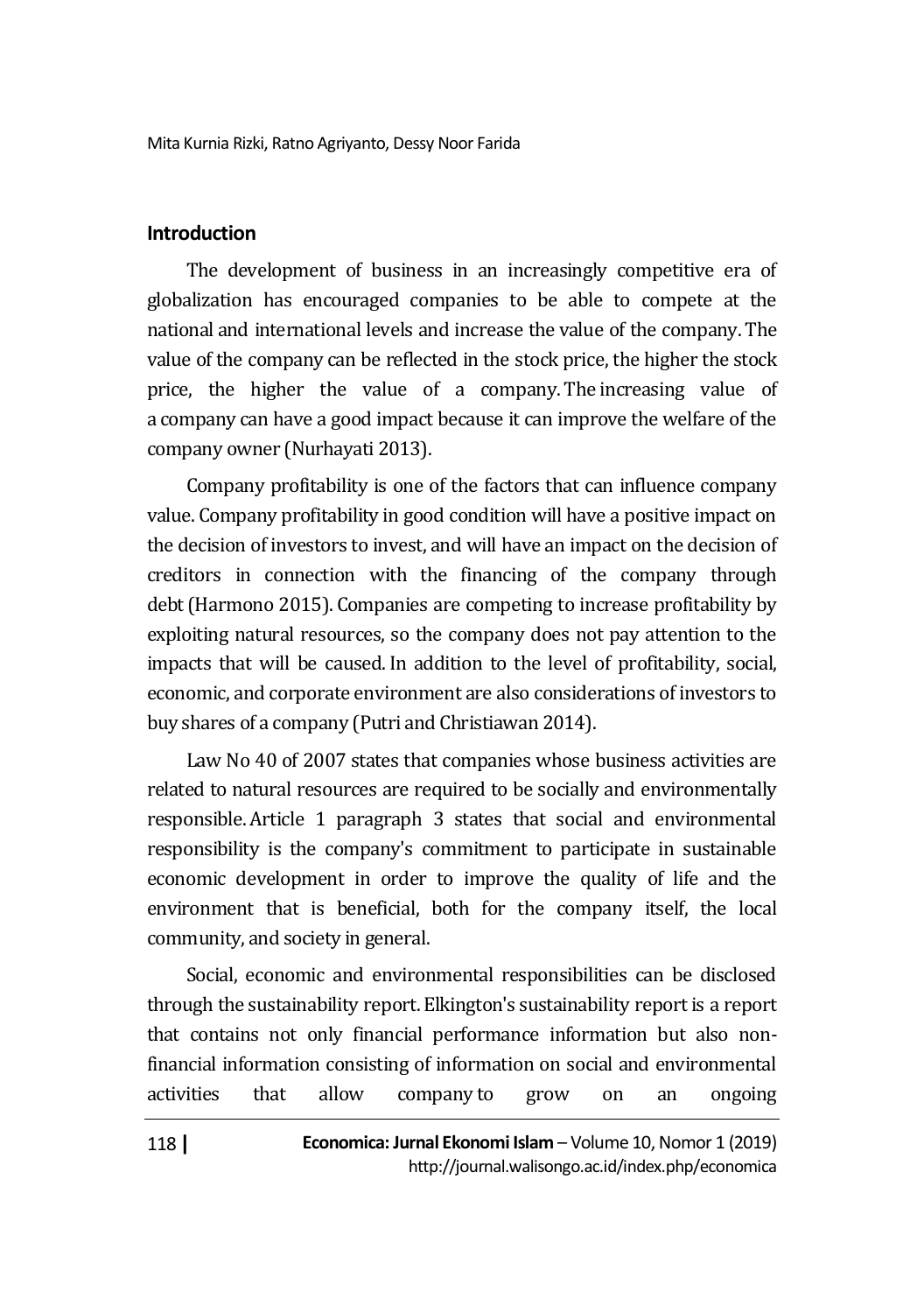basis (sustainable performance) (Tarigan et al, 2014). Sustainability report is a description of company activities in sustainable development.

Based on data from the Financial Services Authority, until the end of 2016 the number of Financial Services Institutions (FSI) and company listing on the Indonesia Stock Exchange (IDX) as much as 9% has revealed sustainability reports, 91% of the rest have not revealed. From these data, it can be seen that there are still a few LJK and Issuers that disclose the sustainability report, because sustainability report are still voluntary.But the actual sustainability report is a social responsibility to stakeholders that is important to disclose.

Research on sustainability report, profitability and company value find mixed results. Profitability has a significant positive effect on firm value, while sustainability report does not have a significant effect on firm value (Marwa, et al, 2017). Research by Tedy Kurniawan et al. states that disclosure of economic category sustainability reports has a positive effect on the value of companies in Indonesia and in Singapore, disclosure of environmental category sustainability reports has a negative effect on the value of companies in Indonesia and Singapore, while disclosure of social category sustainability report does not affect firm value in Indonesia and Singapore (Kurniawan, et al, 2018).

This research was conducted based on previous research with several differences that are variables measuring the value of the company using the Price to Book Value (PBV) ratio. The advantages of PBV include book value that provides a relatively stable value, the ratio can be compared among similar companies to see undervaluation or overvaluation, and companies that have negative income can be assessed using PBV ratios (Ribca 2009). The variables that measure the profitability of using a measuring instrument Earning Per Share (EPS) as well as the research object are registered companies in Indonesia Sharia Stock Index (ISSI) year study period 2013-2017.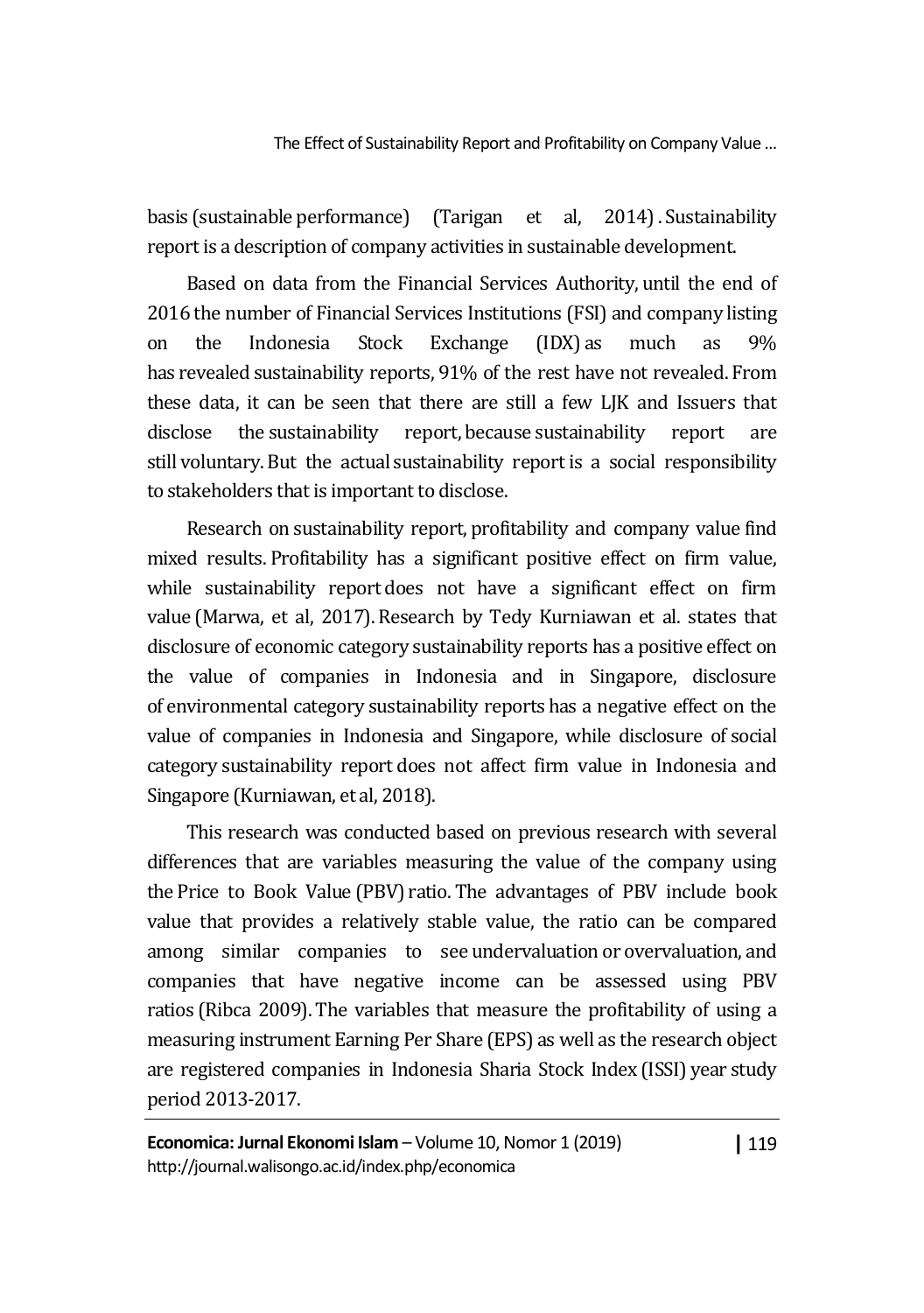## **Literature Review**

# **Signaling Theory**

Signaling theory was first developed by Ross (1977). According to Ross, signaling theory is that if the company is in a good condition, then the executive will be compelled to convey the information to prospective investors to be interested in investing their funds into the company's shares (Ross, 1977). Signaling theory has several main elements involved, namely (Connelly and Ireland 2011):

- a. A signaler is a party that obtains positive and negative information about individuals, products, or organizations that are useful to outsiders.
- b. Signal is information that is positive or negative. Signaling theory focuses on communication that has positive information in an effort to convey good organizational conditions.
- c. Receiver is an outsider who receives information from the organization.

### **The Value of The Company**

Company value is the price of a stock that has circulated in the stock market that must be paid by investors to be able to have a public company. The value of the company is reflected in the strength of the bargaining stock. If the company is estimated as a company that has good prospects in the future, the value of the stock will be high. Conversely, if the company is considered to have less prospects, then the stock price becomes weak (Ferina and Tjandrakirana 2015).

The value of the company has some indicators such as:

a. Price Earning Ratio (PER) is a ratio that compares prices equal to income per stock.Investors will buy a company stock with a small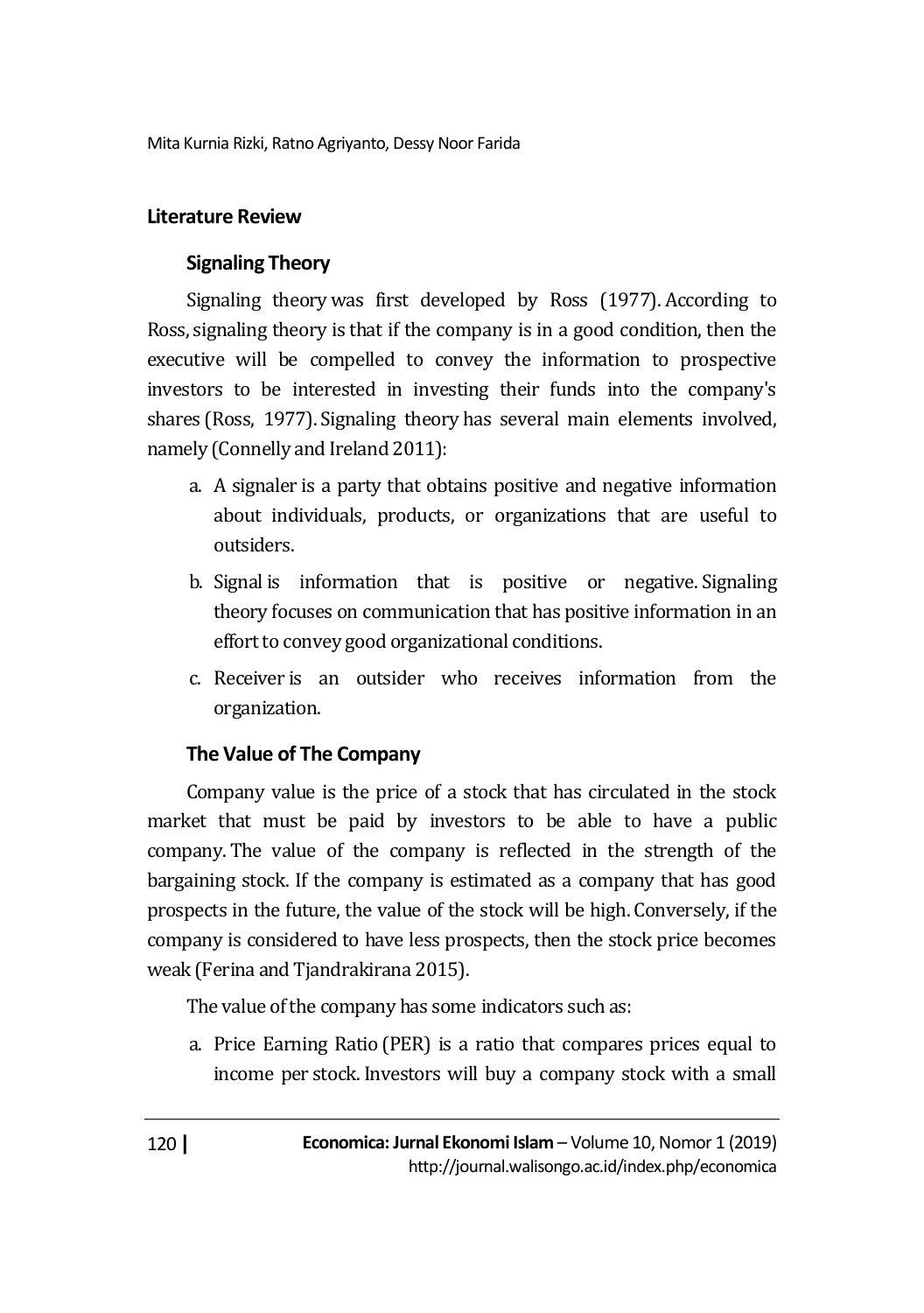PER, because a small PER illustrates a fairly high net income and at a fairly low price (Mulyani and Pitaloka 2017).

- b. Tobin's Q is a ratio that shows the current estimate of the financial market on the value of returning every rupiah of additional investment.If the q-ratio is above one, it indicates that investment in assets generates profits that give a higher value than investment expenditure.If the q-ratio is below one, investment in assets is not attractive (Sabrin et al. 2016).
- c. Price to Book Value (PBV) is a ratio that compares the price of a stock market with the stock price based on the price of a book. In this study the value of the company is proxied using PBV. The use of PBV has advantages such as: (1) Producing values that are relatively stable and can be compared with market prices; (2) provide consistent accounting standards for all companies;(3) Companies that cannot be measured by PER because of negative income, can be evaluated using PBV (Widyantari and Yadnya 2017).

# **Profitability**

Profitability ratio is a ratio to assess a company's ability to earn profits. This ratio provides a measure of the effectiveness of a company in managing its assets and capital so as to generate profits. The level of company profitability can be seen by ratio analysis. There are several types of profitability ratios that can be used, including (Kasmir 2008):

- a. Profit Margin on Sales is a ratio used to measure profit margin against sales.
- b. Return on Investment (ROI) or return on total assets is the ratio that measures the company's ability to utilize the amount of assets to generate earnings.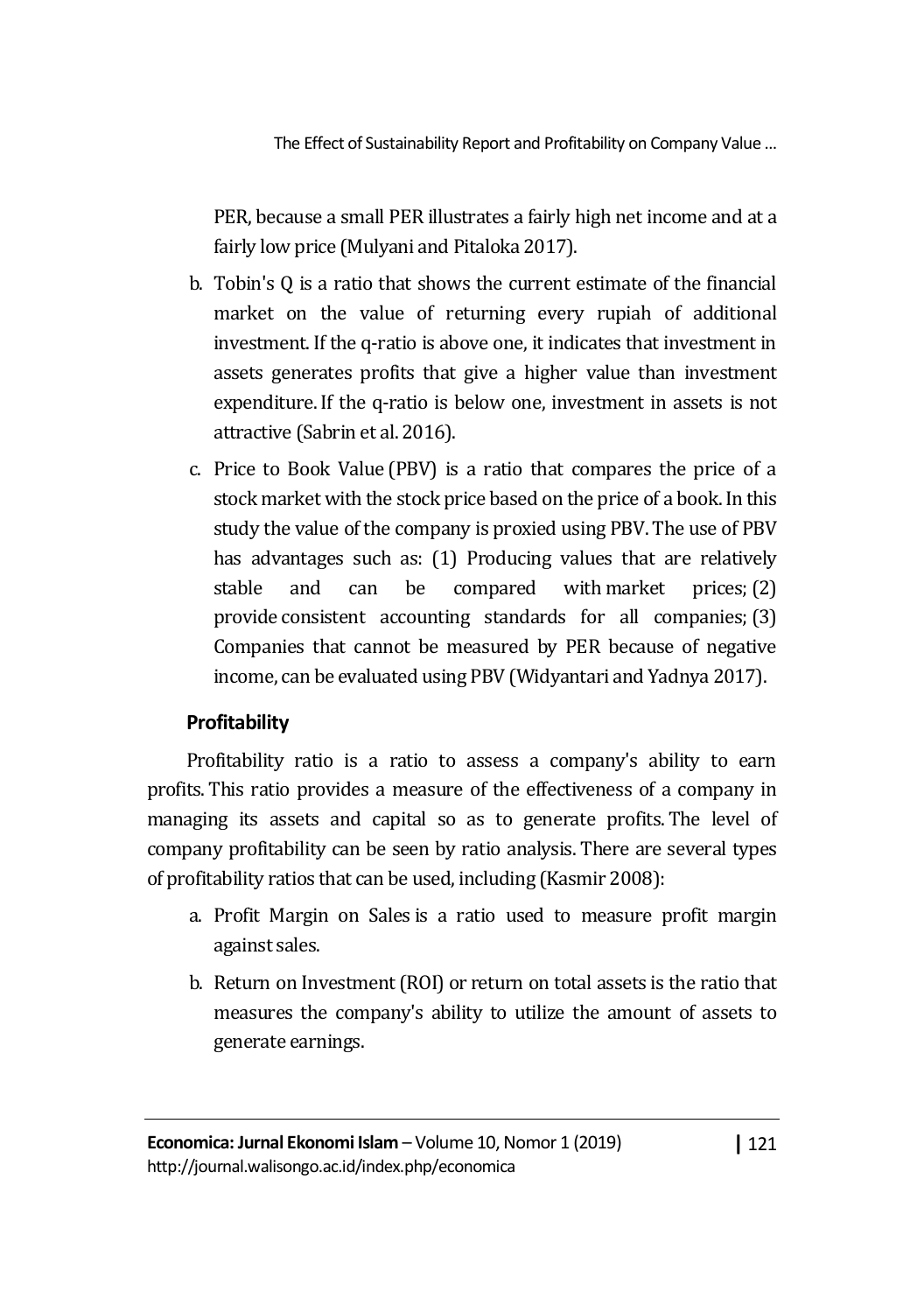- c. Return on Equity (ROE) is a ratio that measures company efficiency in using its own capital to generate profits.
- d. Earning Per Share shows profit earned per share.This ratio is obtained by dividing the net income obtained in a certain period with the total number of shares outstanding during the same period of time or calculated by dividing income after interest, depreciation and tax with the total number of shares outstanding (Velankar, Chandani, and Ahuja 2017).In this study, profitability is measured by the Earning Per Share ratio. Earning Per Share is a metric that is often used as a barometer to measure a company's profitability in achieving profits for shareholders. Thus, earnings per share is the main driver of stock prices so that it can affect the value of the company (Islam et al. 2014).

# **Sustainability Report**

Sustainability report is reporting by companies or organizations about the economic, environmental and social impacts caused by their daily activities (Sutopo et al. 2018). The triple bottom line was initiated by John Elkington, often called 3P (Profit, People and Planet). The triple bottom line helps organizations not only look at the economic value they produce, but also allows to include environmental and social values that can be added or reduced in assessing their performance (Zak 2015).

Sustainability report has several functions that are, for companies, as a tool for measuring achievement of employment targets in the issue of the Triple Bottom Line; for investors, sustainability report becomes a control tool for the achievement of company performance and as a medium for investors' consideration in allocating their financial resources. While for other stakeholders (media, government, consumers, academics and others) sustainability report is a benchmark to assess the seriousness of the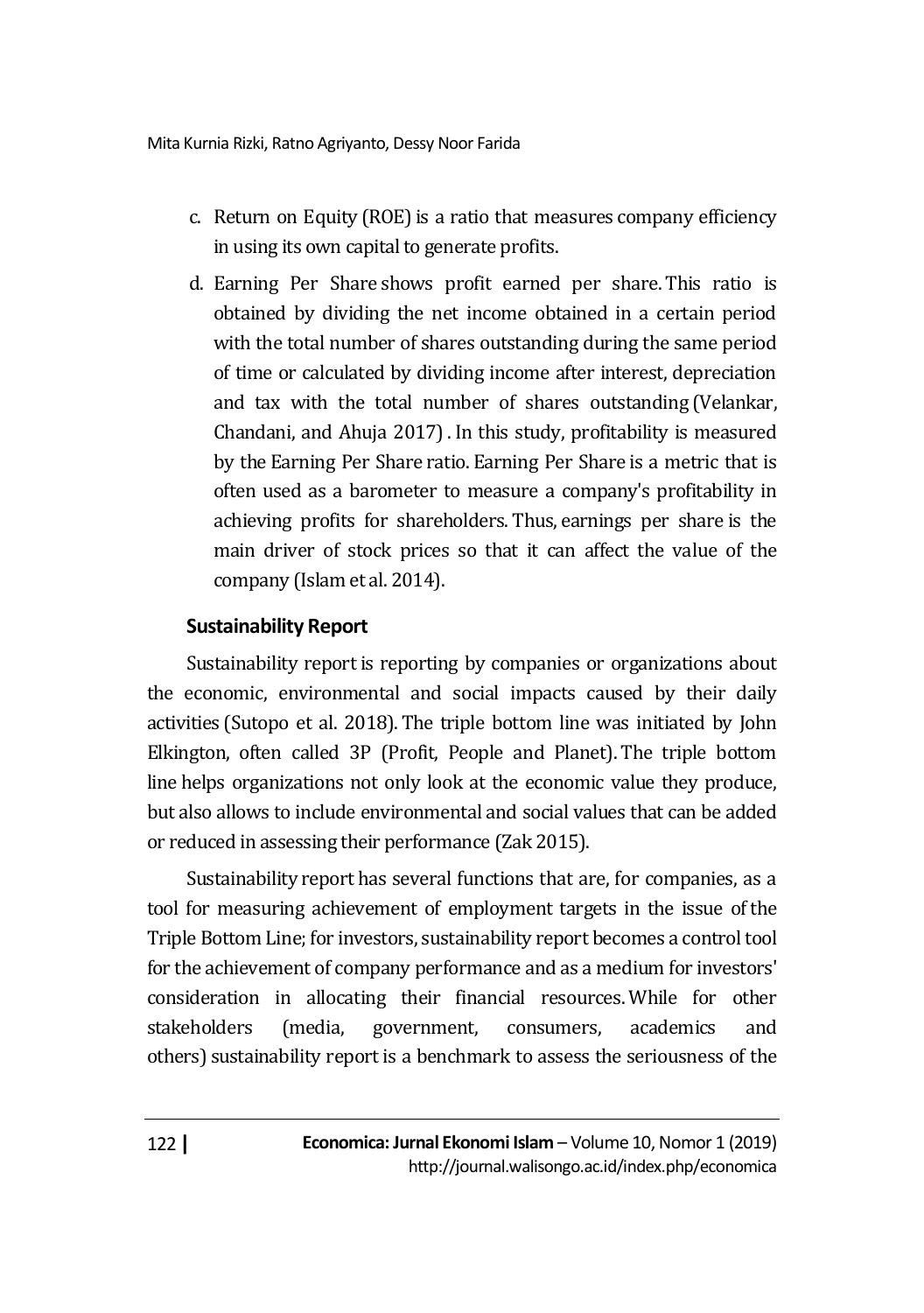company's commitment to sustainable development(Manisa, Defung, and Global 2017).

# **Hypothesis Development**

# **Effect of Sustainability Report on Company Values**

Sustainability report is a report that reveals economic, social and environmental performance. Sustainability report is as a form of corporate responsibility towards stakeholders. Reports on economic, social and environmental performance can attract investors to invest their funds in a company. The company's liability for securities that occur as a result of its business activities can affect the value of the company.

Lawrence Loh et al.'s research state that sustainability report has a significant positive effect on the company and the better the quality of sustainability report, the stronger the linkage (Loh, et al, 2017). The results of research conducted by Rahmawati et al., 2018 also stated that the sustainability report had a positive effect on the value of the company, both in Indonesia and Singapore. While the research conducted by Swarnapali et al, 2018 has also proven that sustainability report has a positive effect on firm value. When a company engages in socially commendable behavior, people's perceptions of the company will be far more profitable, resulting in the company being valued in the capital market. The higher the sustainability report index, the higher the value of the company. Based on the description, the first hypothesis in this study is:

# **H1 : Sustainability Report has a positive effect on company value**

# **Effect of Profitability on Company Values**

Profit is one of the most noticed factors by investors before investing their funds, because from earnings information, the welfare of the capital owners can be reflected later. The company's ability to earn profits can be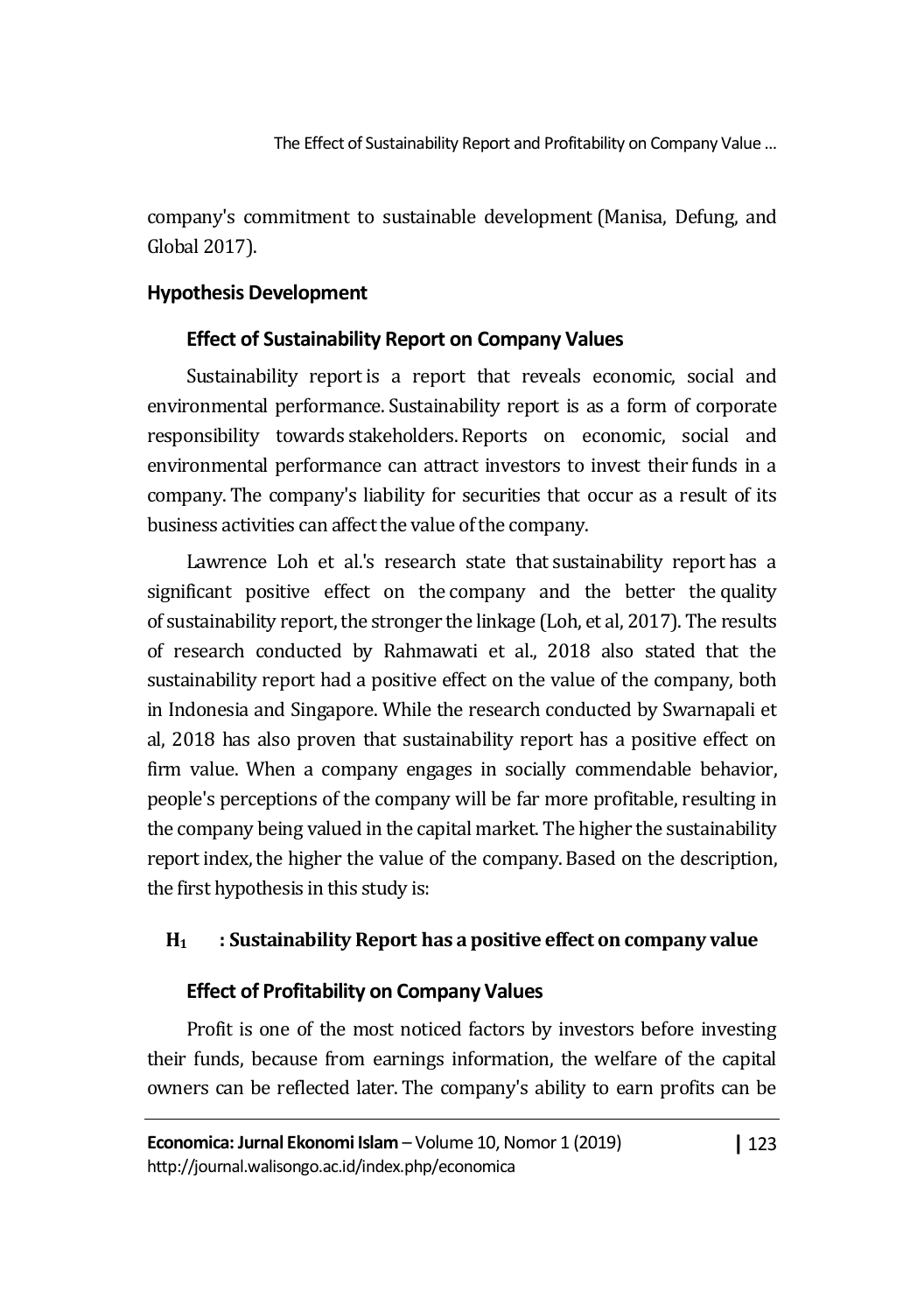measured using profitability ratios. Profitability is a tool for considering investors in making investments, so that profitability can affect the value of the company.

Research by Sabrin et al. states that profitability has an effect on company value because the value of the company has a positive sentiment towards achieving profit for payment of dividends. Stock prices will increase because the company shows a positive signal to pay dividends (Sabrin et al. 2016). The results of the research conducted by Habibi and Andraeny (2018) state that profitability has a significant positive effect on firm value. The same results are also shown by Sarita, et al., 2016 which states that profitability affects firm value because the value of the company has a positive sentiment towards achieving a profit for payment of dividends. Stock prices will increase because the company shows a positive signal to pay dividends. The higher the profitability ratio, the higher the value of the company. Based on the description, the second hypothesis in this study is:

# **H2 : Profitability has a positive effect on company value**

Based on literature review and hypothesis formulation, the research model is presented in Figure 1.



#### **Figure 1.** Research model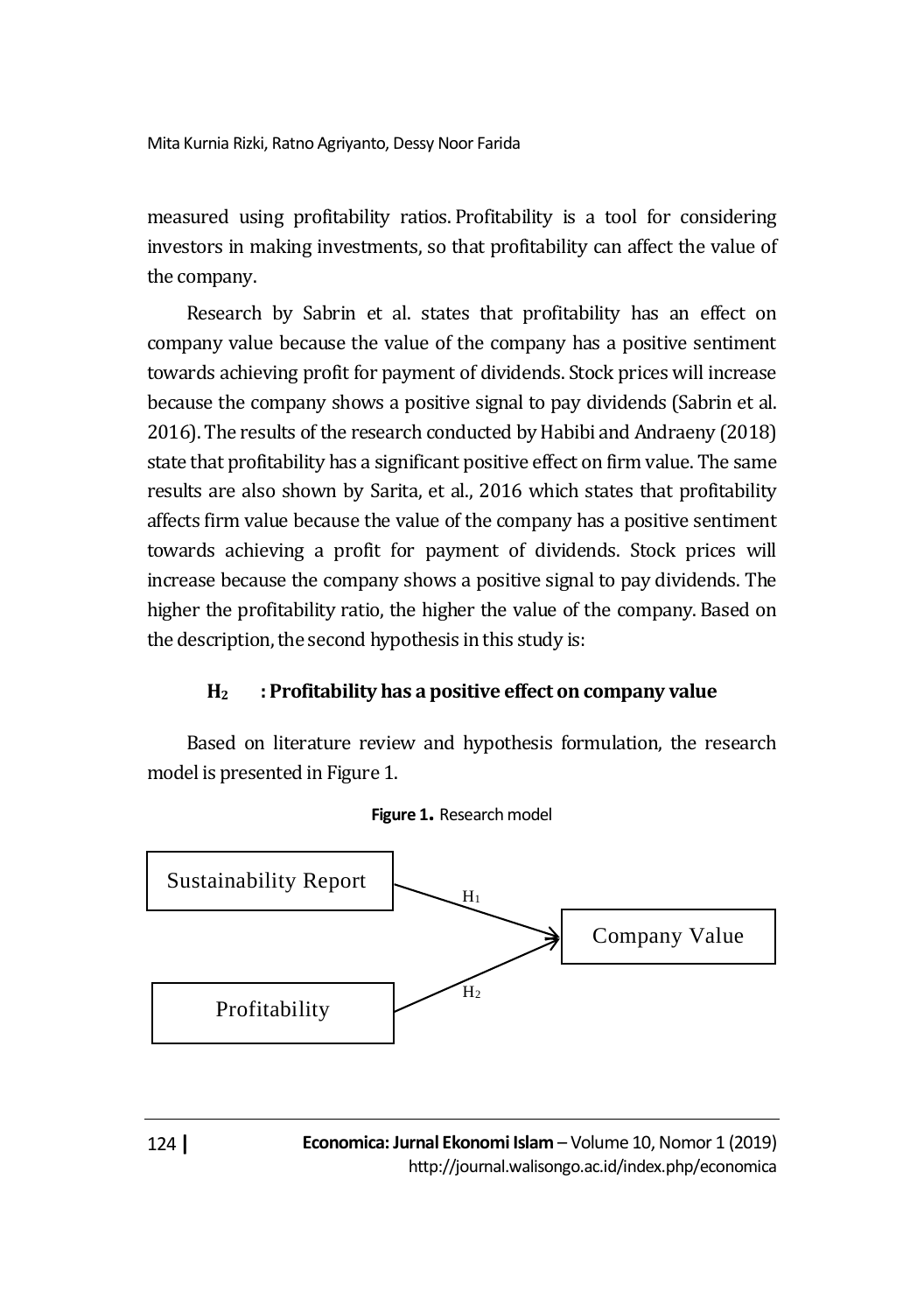# **Methods**

# **Types and Data Sources**

This type of research uses a quantitative research method with multiple linear regression data analysis techniques. The data used in this research are secondary data. The secondary data are in the form of sustainability report and annual report in 2013 - 2017 from companies listed on the Indonesian Syariah Stock Index (ISSI) as of December 29, 2017. While the data sources of this research are the sustainability report and annual report that have been published and accessed through the websites of each company.

# **Population and Samples**

The population of this study are companies listed on the Indonesian Syariah Stock Index (ISSI) as of December 29, 2017 .The number of companies listed on the ISSI as of December 29, 2017 is 365 companies.

The selection of samples uses non-probability sampling technique with purposive sampling method, which is the selection of samples based on certain criteria.The criteria specified are as follows:

1. Company that listed and registered in ISSI of December 29, 2017.

- 2. Companies that issue annual reports in 2013 2017.
- 3. Companies that consistently publish sustainability reports in 2013- 2017.

The sampling using the purposive sampling method carried out as in table 1: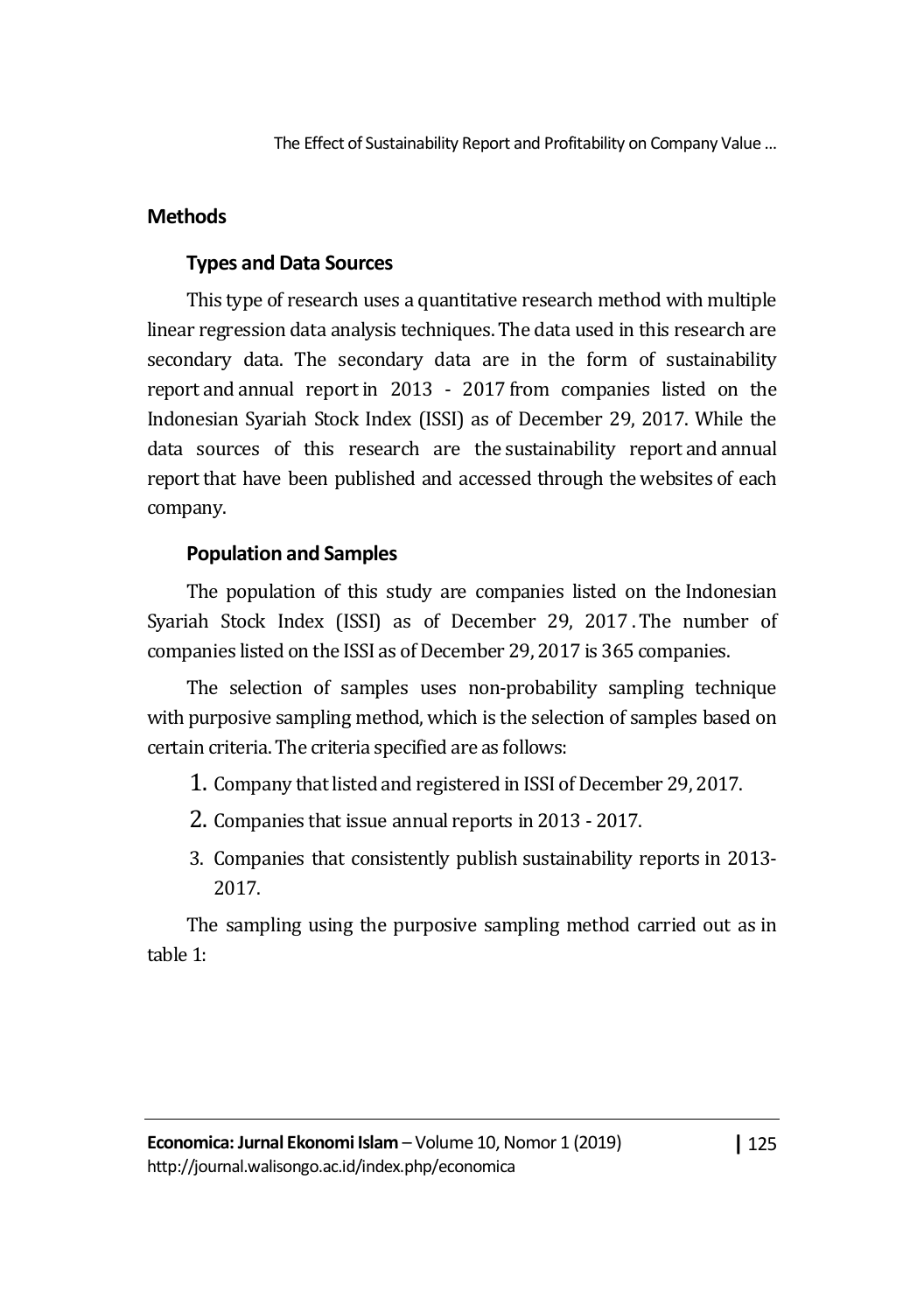| <b>Information</b>                                                                         | Total |
|--------------------------------------------------------------------------------------------|-------|
| Companies listed on the ISSI in 2017                                                       | 365   |
| Companies that do not have a complete annual report in 2013 - 2017                         | (0)   |
| Companies that have never published a sustainability report                                | (344) |
| Companies that have not consistently issued sustainability reports during<br>$2013 - 2017$ | (8)   |
| Number of companies sampled                                                                | 13    |
| Number of Observation Data (13x5)                                                          | 65    |

#### **Table 1.** Sampling Procedures and Criteria

### **Descriptive Research Variables**







The graph above shows the average value of the company in 2013 to 2017. The company's value is measured using price to book value.In 2013, the average value of the company was 6.57. In 2014 it showed that the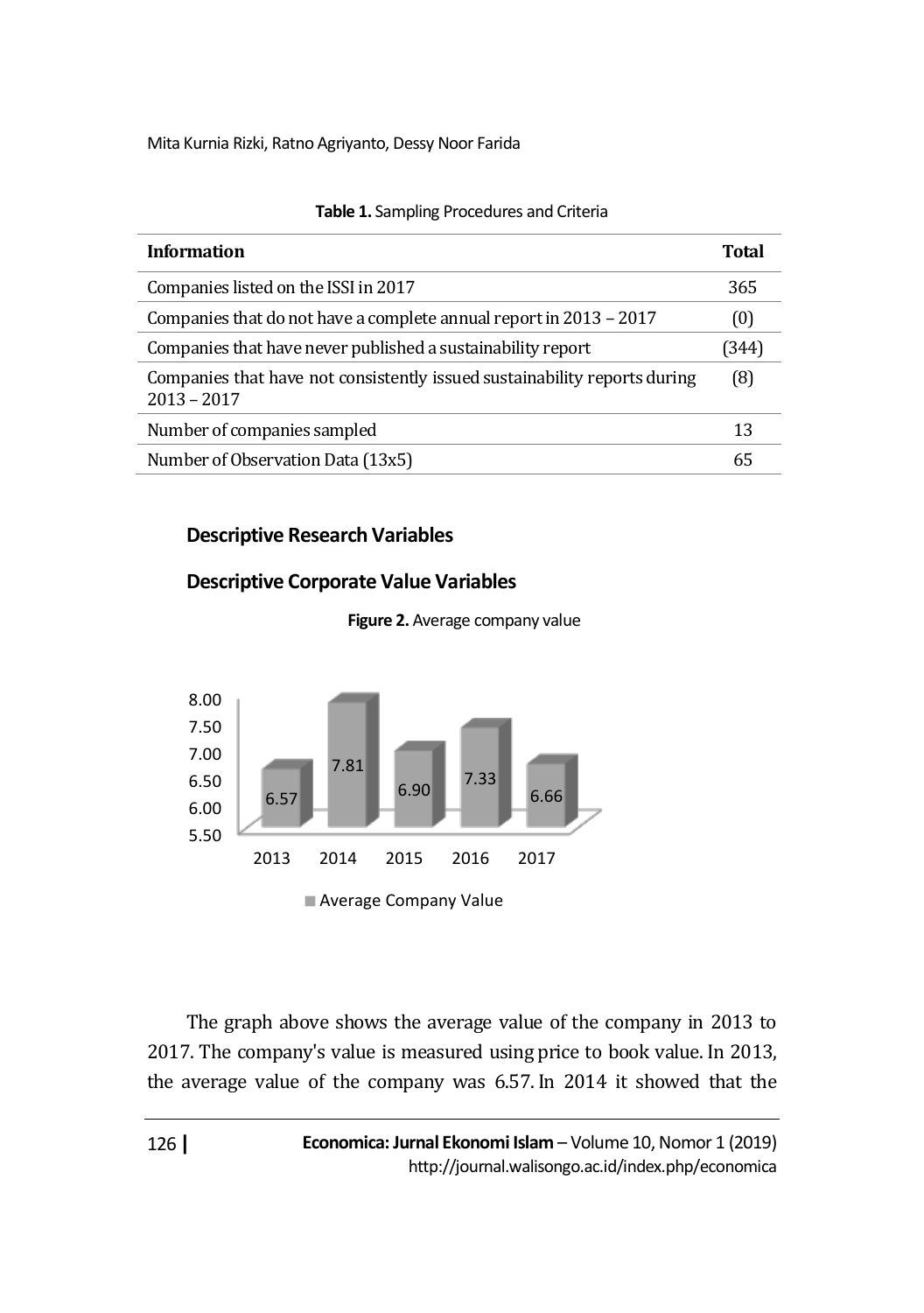company value increased by 1.24 compared to 2013. In 2015 showed that the average value decreased by 0.91 compared to 2014. In 2016 shows the average value of the company amounting increased by 0.43 compared to 2015. In 2017 the average value of the company amounted to 6.66 decreased by 0.67 compared to the year 2016. Companies that consistently have company value above average is Uniliver Indonesia Tbk since its value is almost 10 times higher than other companies. So that the average value of the company also increases.

The average sustainability report chart, profitability and company value can help investors to know Islamic stocks that have high profitability but still have economic, social and environmental responsibility. The graph shows interesting results. Aneka Tambang (Persero) Tbk consistently discloses the sustainability report above average disclosure index, but the company is consistent under the average profitability and company value. Astra International Tbk consistently has profitability above average, but is consistently below the average sustainability report disclosure index and company value.Uniliver Indonesia Tbk consistently has company value and profitability above average, but disclosure of sustainability report has fluctuated.

Ten other companies experienced fluctuations in the average sustainability report disclosure, profitability and company value.The relationship of influence between the sustainability report variable, profitability and firm value will be empirically tested by multiple linear regression to find out the real results of the influence of the three variables.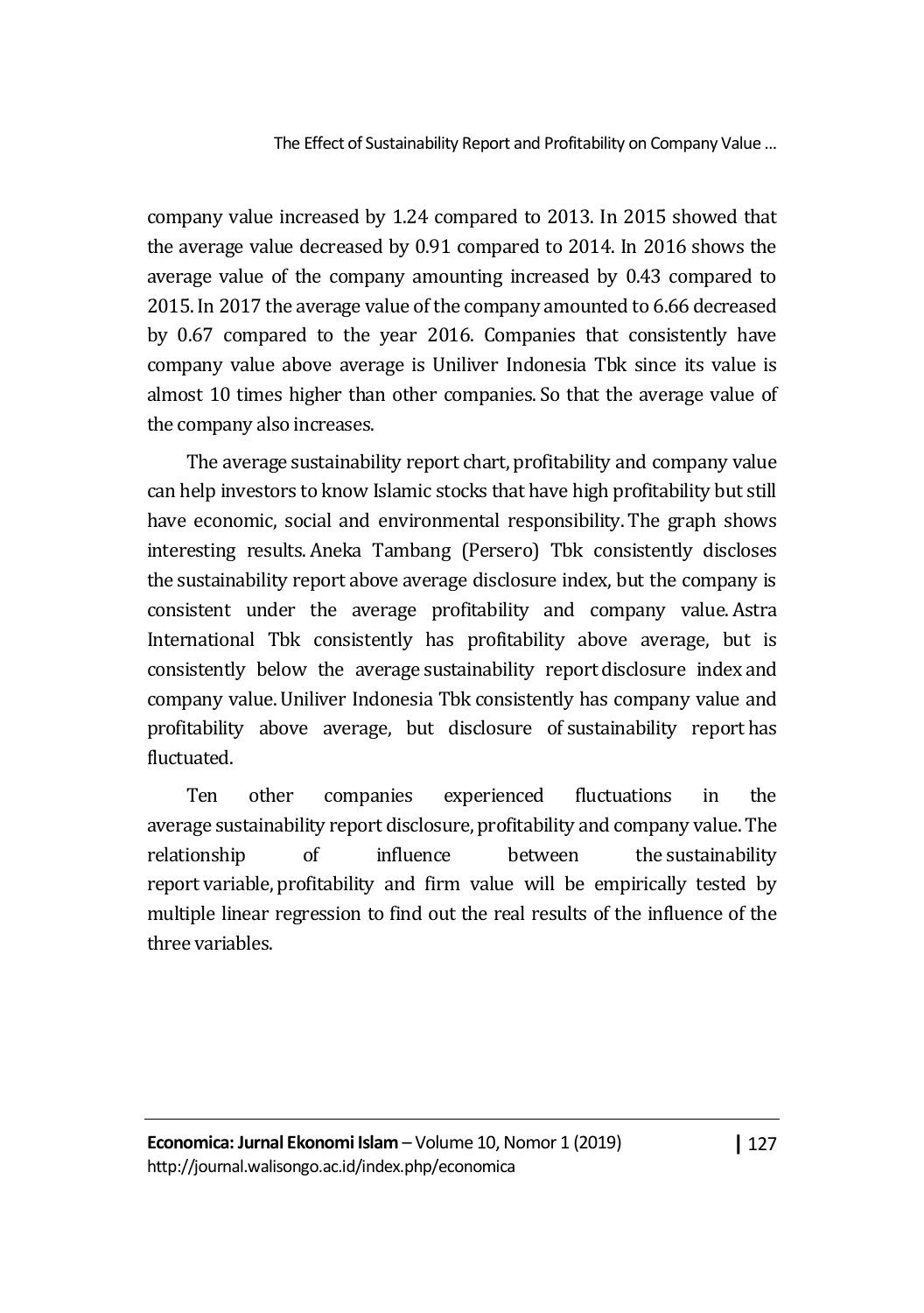

### **Descriptive Variable of Sustainability Report**

**Figure 3.** Average sustainability report disclosure index

The graph of the data above (see figure 3) is the result of the average sustainability report index of 13 companies each year. The sustainability report index is obtained through the calculation of the total disclosure score that is fulfilled divided by the maximum number of scores. In 2013 the average index was 47% of the indicators disclosed in the sustainability report. Companies that disclose the sustainability report above the average are Aneka Tambang (Persero) Tbk, XL Axiatama Tbk, Vale Indonesia Tbk, National Gas Company (Persero) Tbk, Bukit Asam Tbk, and Semen Indonesia (Persero) Tbk.In 2014 the average index down 3% from the previous year which was 47%. Companies that disclose the sustainability report above average are Aneka Tambang (Persero) Tbk, Vale Indonesia Tbk, Perusahaan Gas Negara (Persero) Tbk, Semen Indonesia (Persero) Tbk, Total Bangun Persada Tbk, United Tractors Tbk, Uniliver Indonesia Tbk, and Wijaya Karya (Persero) Tbk.

In 2015, the sustainability report disclosure index was 48%, this number increased by 4% compared to 2014. Companies that disclose the sustainability report above average are AKR Corporindo Tbk, Aneka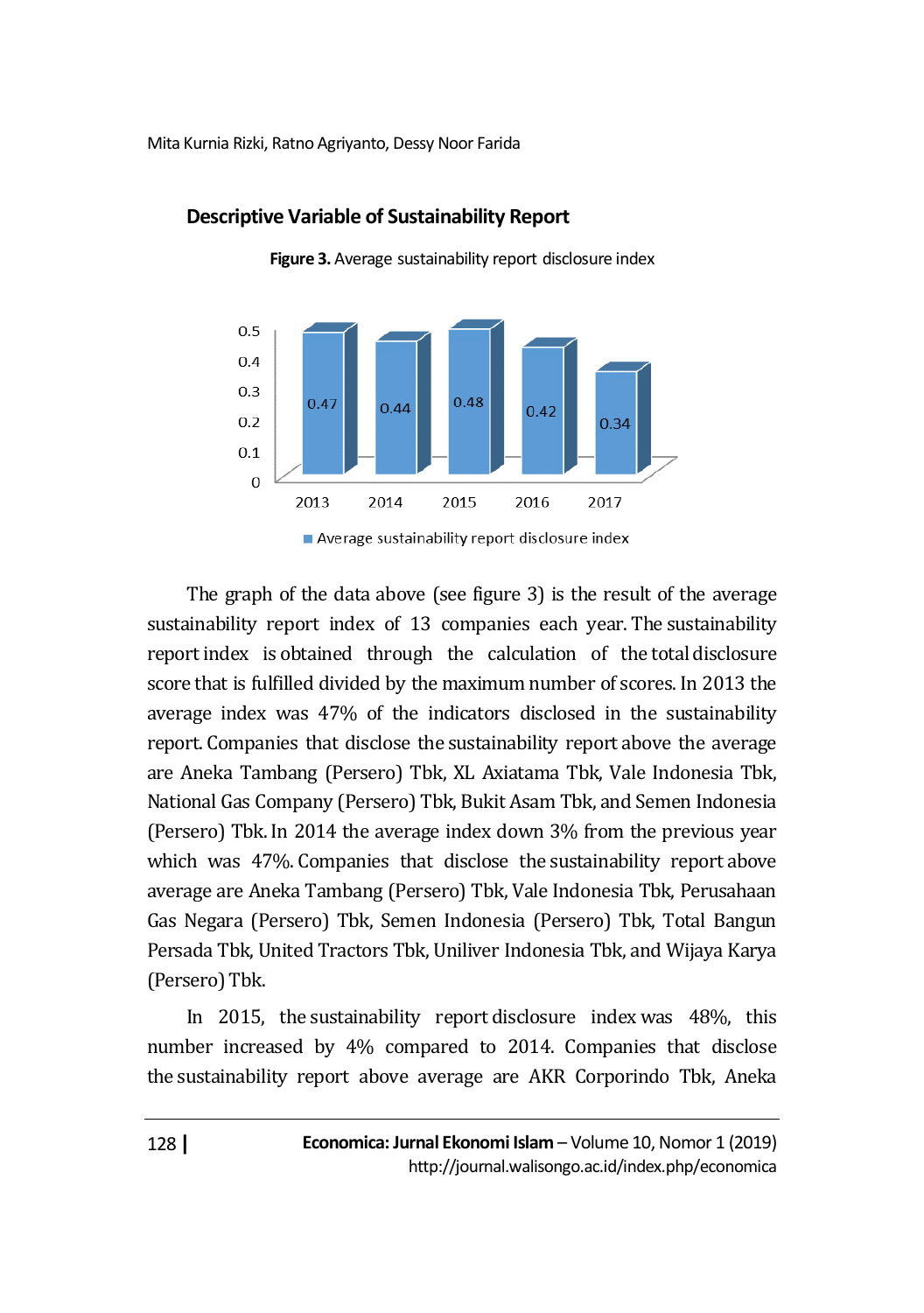Tambang (Persero) Tbk, Vale Indonesia Tbk, The National Gas Company (Persero) Tbk, Bukit Asam Tbk, and Total Bangun Persada Tbk. In 2016, the average sustainability report disclosure index was 6% lower compared to 2015. The companies that disclose sustainability report above average are AKR Corporindo Tbk, Aneka Tambang (Persero) Tbk, XL Axiatama Tbk, Bukit Asam Tbk, Total Bangun Persada Tbk and United Tractors Tbk.

In 2017 the sustainability report disclosure average was 34%, lower by 8% compared to 2016. The companies that disclosed the sustainability report above average are Aneka Tambang (Persero) Tbk, Bukit Asam Tbk, Total Bangun Persada Tbk and United Tractors Tbk. The sustainability report disclosure in 2013 to 2017 shows that the disclosure in five years is not more than 50%. These results are very low and only Aneka Tambang Tbk can consistently disclose the sustainability report above average in a fiveyear period, while Astra International Tbk and Indika Energy Tbk have an index below average and the remaining companies experience fluctuations.

# **Descriptive Variable Profitability**

Figure 4 show that profitability in this study is measured using Earnings Per Share, so the unit used is rupiah. In 2013, the average profitability was 386.09. Companies that have profitability above average are Astra International Tbk, National Gas Company (Persero) Tbk, Bukit Asam Tbk, Semen Indonesia (Persero) Tbk, United Tractors Tbk and Uniliver Indonesia Tbk. 2014 showed an average profitability greater than 15.48 from 2013. Companies that have profitability above average are Astra International Tbk, Bukit Asam Tbk, Semen Indonesia (Persero) Tbk, United Tractors Tbk, and Uniliver Indonesia Tbk.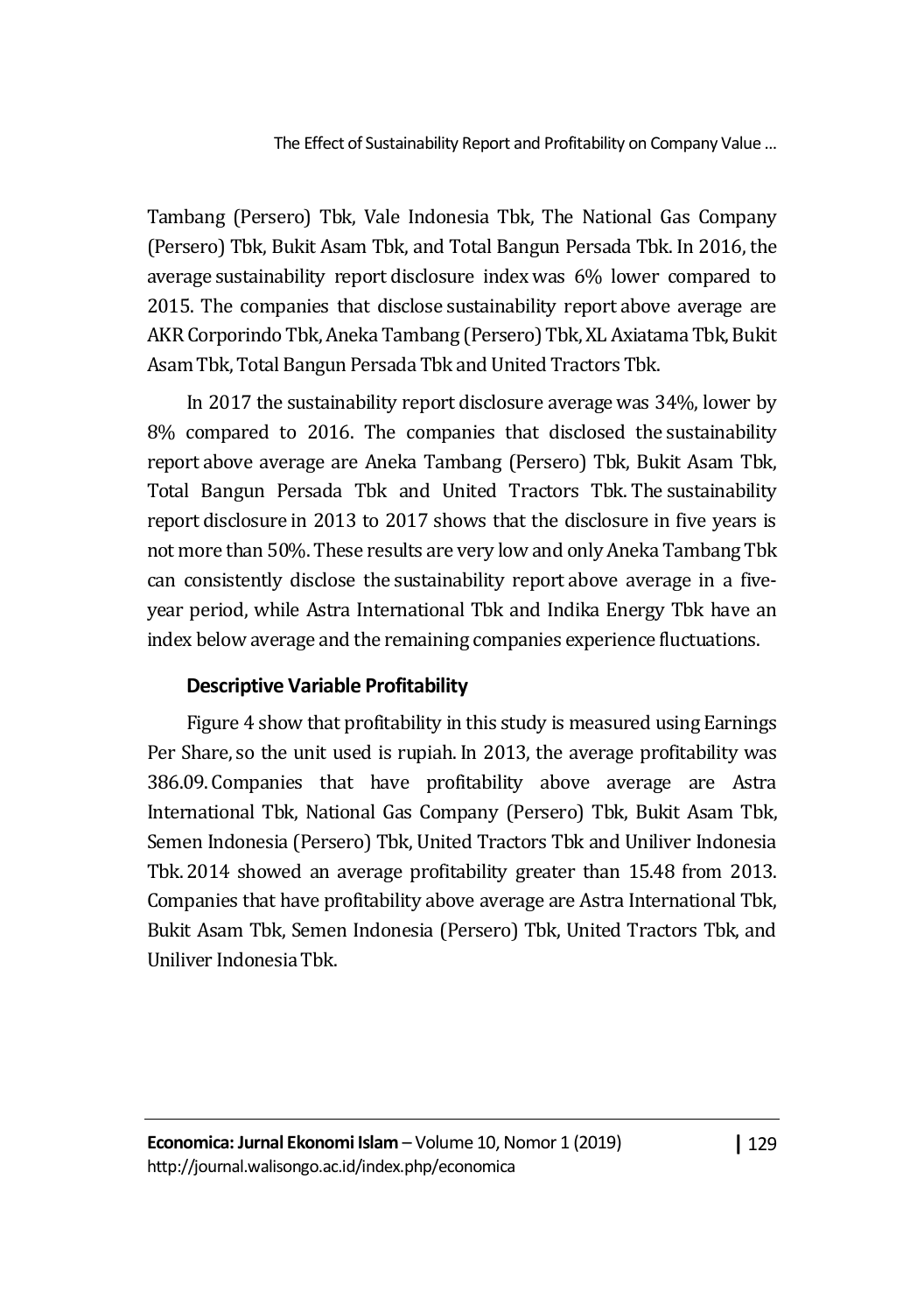

**Figure 4.** Average profitability

In 2015, the average profitability decreased by 67.95 compared to profitability in 2014. Companies that have profitability above average are Astra International Tbk, Bukit Asam Tbk, Semen Indonesia (Persero) Tbk, United Tractors Tbk and Uniliver Indonesia Tbk. In 2016, the average profitability increased by 34.35 compared to the average profitability in 2015. Companies that have profitability above the average are Astra International Tbk, Bukit Asam Tbk, Semen Indonesia (Persero) Tbk, United Tractors Tbk and Uniliver Indonesia Tbk.

In 2017 shows an average profitability an increase of 58.39 compared to the average profitability in 2016. Companies that have an average profitability are Astra International Tbk, Indika Energy Tbk, United Tractors Tbk and Uniliver Indonesia Tbk. The average profitability from 2013 to 2017 shows that only in 2015 there was a decline. Companies that consistently have profitability above average are Astra International Tbk, Bukit Asam Tbk, United Tractors Tbk and Uniliver Indonesia Tbk. Companies that consistently have profitability below the average, namely AKR Corporindo Tbk, Aneka Tambang Tbk, XL Axiata Tbk, Vale Indonesia Tbk, Total Bangun Persada Tbk and Wijaya Karya (Persero) Tbk.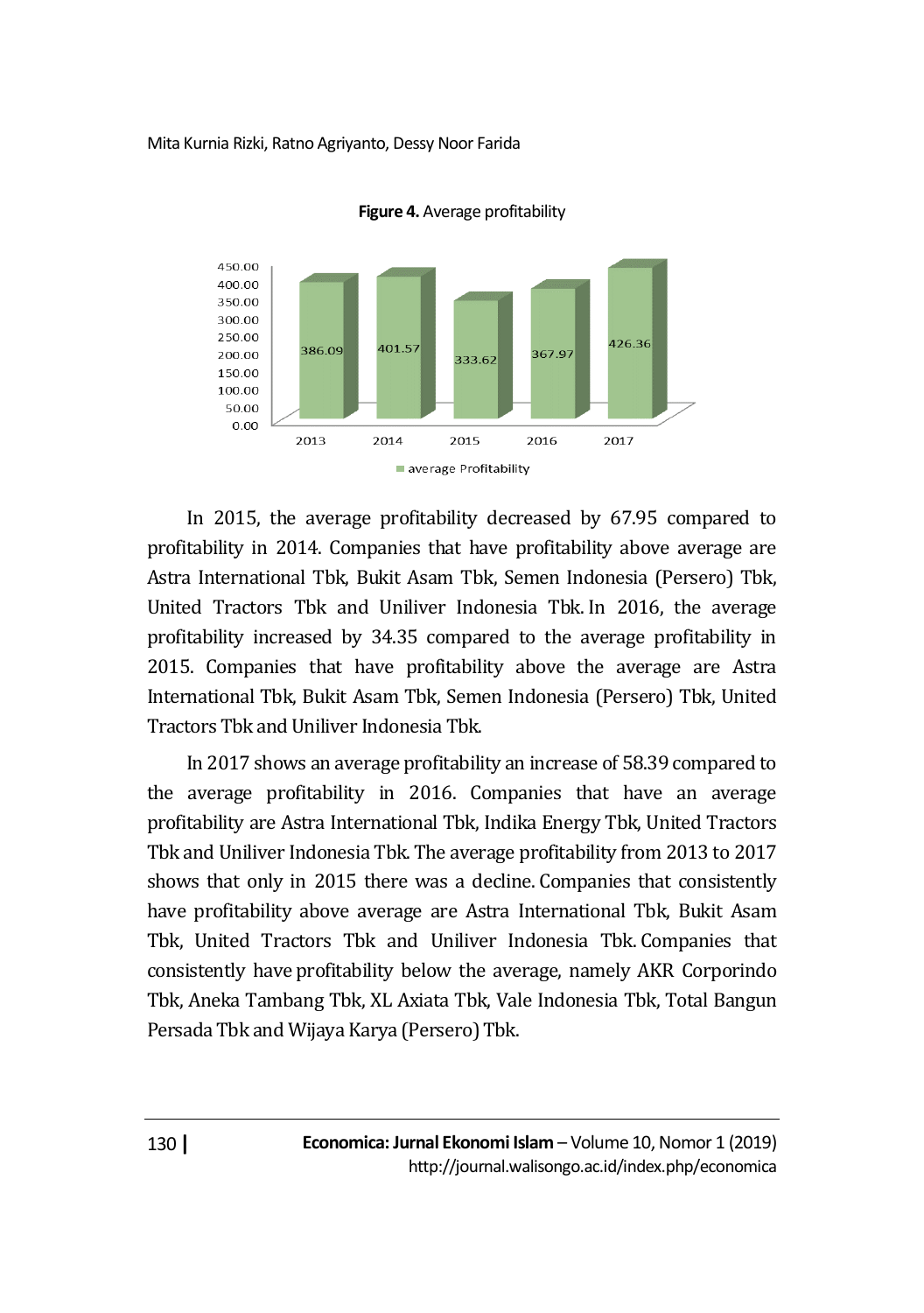### **Operational Definition of Research Variables**

### **The Value of The Company**

The value of the company in this study is proxied by the Price to Book Value (PBV) ratio (Mindra and Erawati 2014). PBV ratio is the ratio of stock market prices to book value of shares.

PBV calculation formula is:

$$
PBV = \frac{\text{Market Price Per Share}}{\text{Book Value Per Share}}
$$

### **Sustainability Report**

The sustainability report in this study is measured using the Sustainability Report Disclosure Index (SRDI), includes these following themes : General standards consist of disclosure of strategy and analysis, organizational profile, identified material and boundary aspects, stakeholder relations, report profiles, governance, ethics, and integrity. While special standards contain disclosures of management approaches, indicators of economic categories, indicators of environmental categories, and indicators of social categories.(GRI-G4 Guideliness). SRDI calculation is done by giving a score of 1 if the item is disclosed, and a score of 0 if the item is not disclosed, then the score is summed so as to get the score of each company. The sustainability report calculation formula is:

$$
SRDI = \frac{\text{Total disclosure score fulfilled}}{\text{Maximum score}}
$$

# **Profitability**

Profitability shows the company's ability to generate profits. Profitability in this study is measured by Earning Per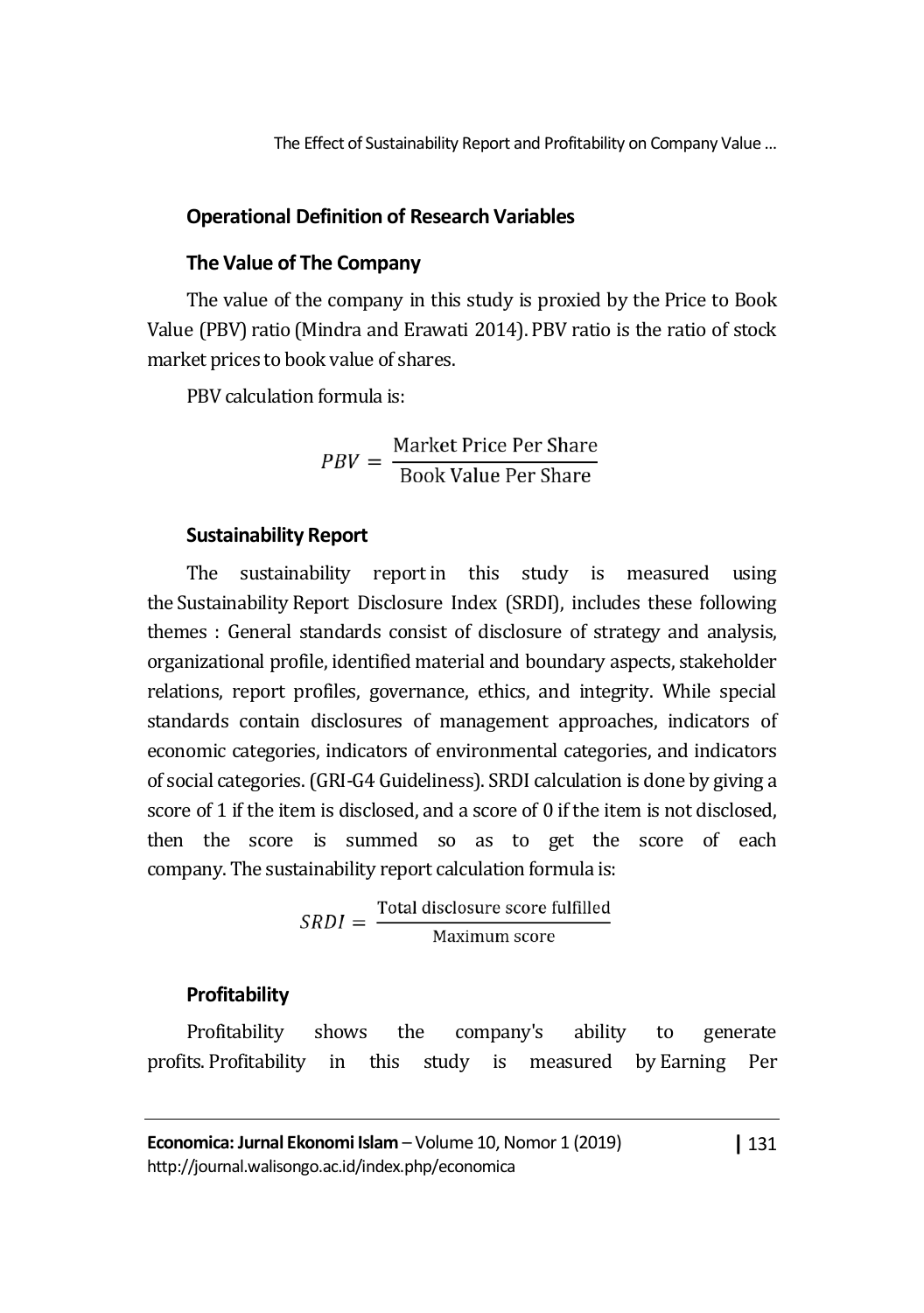Share (EPS)(Hasibuan and Ar 2015). EPS is the profit ratio divided by the number of shares. The EPS calculation formula is:

$$
EPS = \frac{\text{Net income after interest and tax cost}}{\text{Outstanding Shares}}
$$

# **Data analysis technique**

Data analysis used in this study is multiple regression analysis to examine the effect of sustainability report and profitability on firm value. The analysis model of this study is described as follows:

$$
NP_{t+1}: \alpha + b_1 \quad SRDI_{t+0} + b_2PF_{t+0} + \varepsilon
$$

Information:

| A           | : Constant                               |
|-------------|------------------------------------------|
| $b_1 - b_2$ | : Regression coefficient                 |
| <b>NP</b>   | : The value of the company               |
| <b>SRDI</b> | : Sustainability Report Disclosure Index |
| PF          | : Profitability                          |
| ε           | : Error Standard                         |

# **Results and Discussion**

# **Model Feasibility Test (Classical Assumption Test)**

The regression model will be declared good and can be done if it meets the classic assumption test, namely the normality test, multicollinearity test, autocorrelation test and heterosociality test. The regression model is not normally distributed, so it requires screening and transformation of data which result to data reduction by 9 data. The regression model is autocorrelated so that the data have to be transformed to avoid autocorrelation. And this study has fulfilled the classic assumption test, as shown in the table 2 and table 3: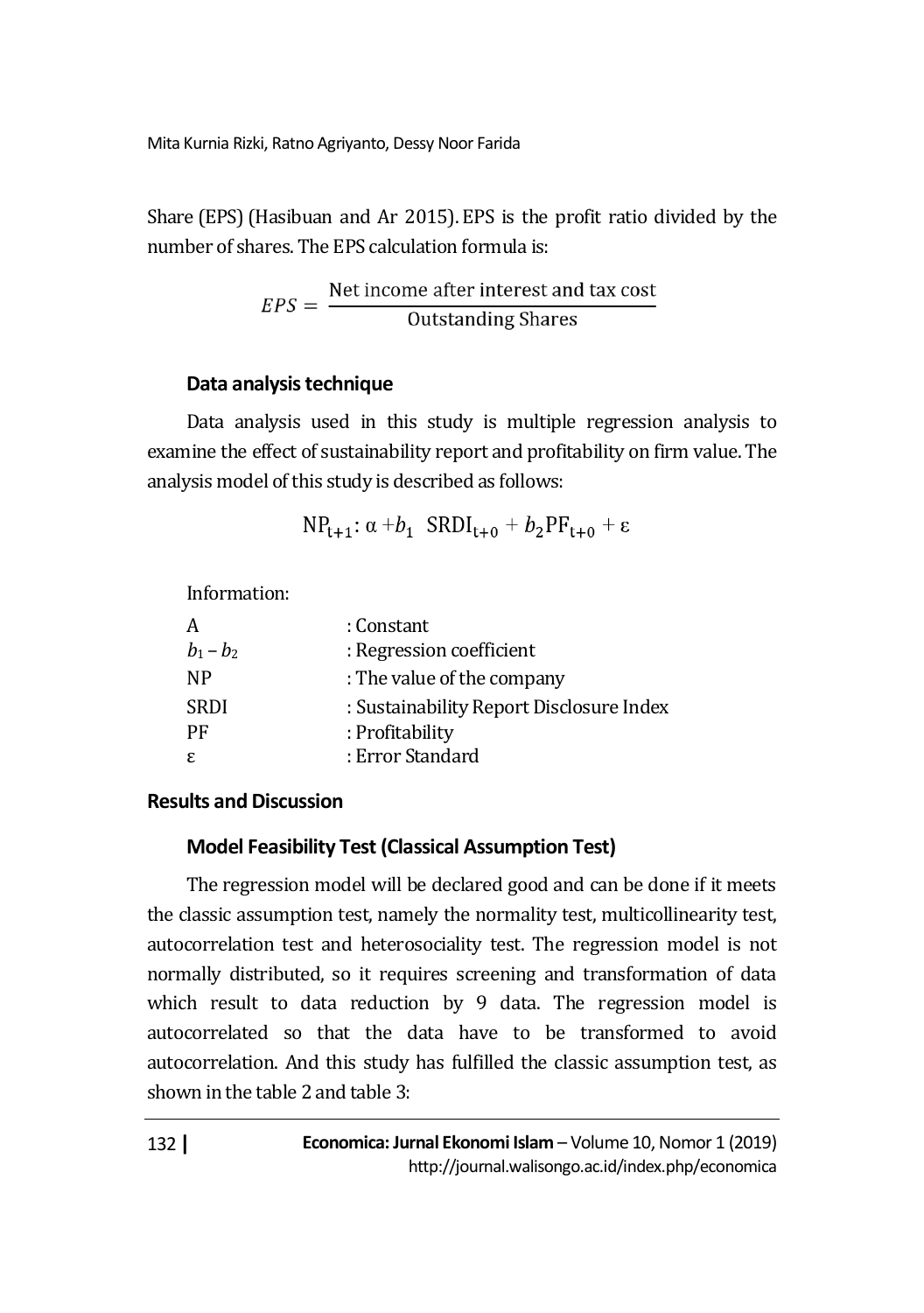| <b>Table 2.</b> Summary of Classical Assumption Tests for Hypothesis Testing Effect of |
|----------------------------------------------------------------------------------------|
| Sustainability Report and Profitability on Company Values                              |

| <b>Independent Variable</b>            |             |       |  |
|----------------------------------------|-------------|-------|--|
| Multikolonierity Test                  | Tolerance   | VIF   |  |
| 1.000<br><b>Sustainability Report</b>  |             | 1.000 |  |
| Profitability                          | 1.000       | 1.000 |  |
| Heteroskedastisity Test (Glejser test) | Sig. t-test |       |  |
| Sustainability Report                  | 0,633       |       |  |
| Profitability                          | 0.095       |       |  |
| Durbin-Watson test                     | 1,636       |       |  |
| Normality Residual Test                |             |       |  |
| kolmogorov-Smirnov test                | 0,200       |       |  |
| $N = 65$                               |             |       |  |

Source: secondary data processed (2019)

#### **Table 3.** Summary of Hypothesis Testing Effect of Sustainability Report and Profitability on Company Values

| <b>Independent Variable</b>    |             |         |             |
|--------------------------------|-------------|---------|-------------|
| <b>Hyphothesis Test</b>        | Coefficient | t value | <b>Sign</b> |
| Constant                       | 0,282       | 0.945   | 0.349       |
| Sustainability Report          | 0.309       | 1,419   | 0,162       |
| Profitability                  | 0,135       | 3,200   | 0,002       |
| R square                       | 0,204       |         |             |
| Adjusted R square              | 0.171       |         |             |
| F statistic                    | 6,158       |         |             |
| Sig F statistic                | 0,004       |         |             |
| Dependent variable: Firm Value |             |         |             |
| $N = 65$                       |             |         |             |
| significant level 5%           |             |         |             |

Source: secondary data processed (2019)

http://journal.walisongo.ac.id/index.php/economica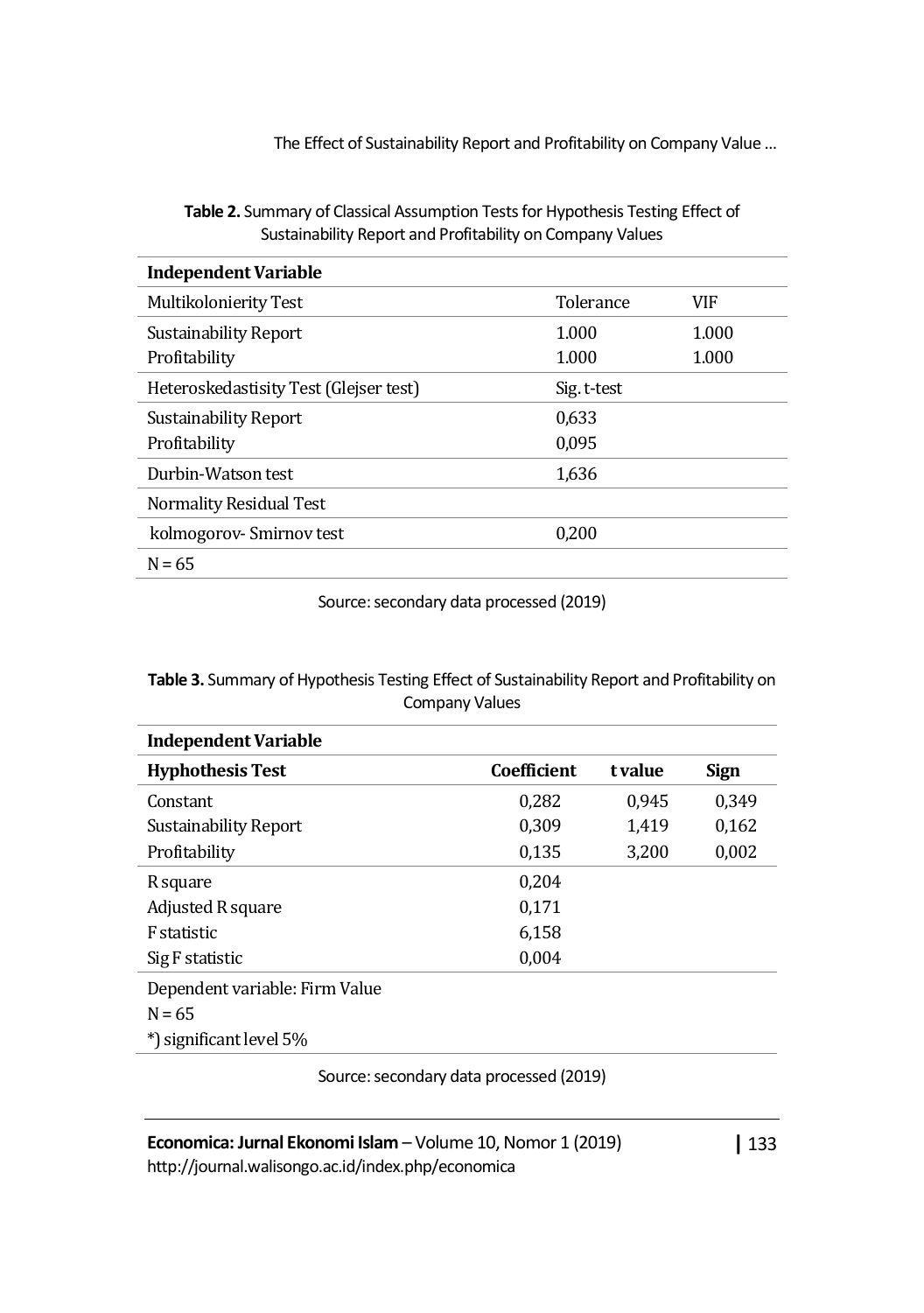### **The Effect of Sustainability Report on Company Value**

The first hypothesis of the study which states that sustainability report has a positive effect on corporate values is rejected, because based on the tests that have been carried out, the sustainability report variable does not have a significant effect on firm value.

The results of this study are in line with the research of Sejati and Prastiwi (2015) which states that sustainability report is not significant in influencing company value. The cause of the insignificance of the effect of sustainability report on the value of the company is made possible by investors in Indonesiawho are more interested in the shares of the company that have expected profits without regard to disclosure of sustainability report(Sejati and Prastiwi 2015).

The results of this study show the same results as the results of Marwa et al., (2017) study which states that the sustainability report variable has no influence on company value. It is because there are additional costs and efforts in making sustainability reports and disclosures that are still voluntary so that the issuers do not yet need to make related reports.

Sustainability report functions as a signal given by the company to investors that the company has economic, environmental and social responsibility. Companies that have carried out economic, environmental and social responsibilities have not become a signal for investors to make investment decisions. Sustainability report still gets less attention and has not been well received by investors. The results of the study have not provided support for signaling theory. This study proves that sustainability report disclosures have not been proven to increase the value of the company on the stock exchange. Unfortunately, investors in Indonesia do not have a positive assessment of the company that has disclosed the sustainability report.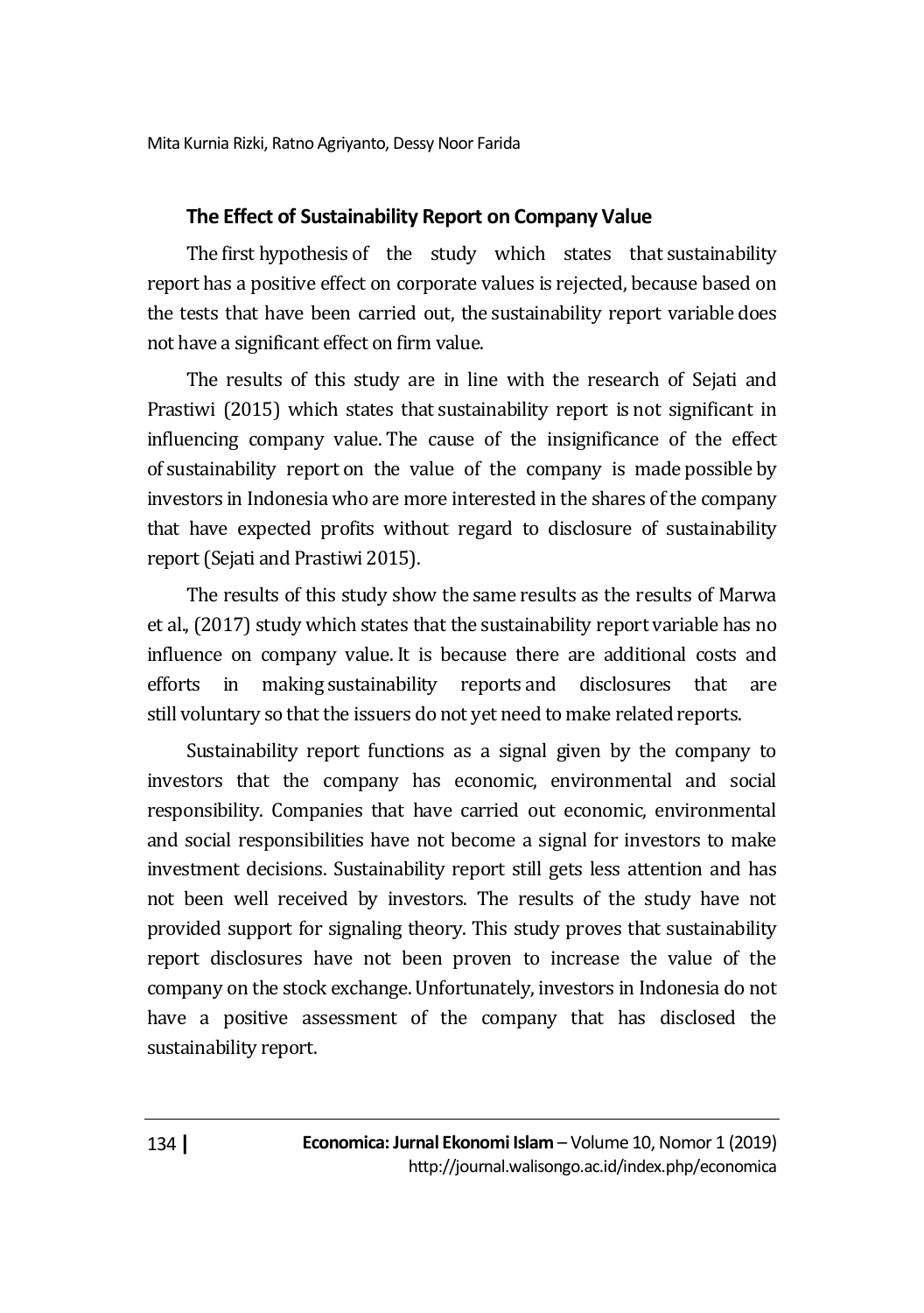### **Effect of Profitability on Company Value**

The second hypothesis of the study which states that profitability has a positive effect on firm value is accepted, because based on the tests that have been carried out the profitability variable measured using earnings per share has a significant effect on firm value. It is evidenced by the significance value of 0.0 0 2 <0 , 05 (below 5%).

The results of this study are in line with the research of Suparno and Ristika (2017) which states that earnings per share has a significant positive effect on firm value. Either large or small earnings per share can determine the value of the company.The high earnings per share values indicates good performance and may demonstrate the company's prospects in the future (Suparno and Ramadini 2017).

The results of this study show the same results with the research of Ekaprastyana, D., & Anwar (2017) which states that earnings per share has a significant positive effect on firm value. Good profitability will encourage companies to pay high dividends. Therefore, earnings per share will give a positive signal to investors so that it can influence investors' decisions to buy shares and increase the value of the company (Ekaprastyana, D., & Anwar 2017).

Companies registered in the ISSI have reported to the public about achieving profitability. Publication of financial statements is a signal given by the company to investors. The company performance signal is expected to be useful for investors to make investment decisions. This study proves that profitability measured using earnings per share can increase company value. The results of the study support signaling theory that is profitability has succeeded in giving signals to investors. Investors will react to company profitability information.The higher the company's profitability, the higher the company's value in the eyes of investors.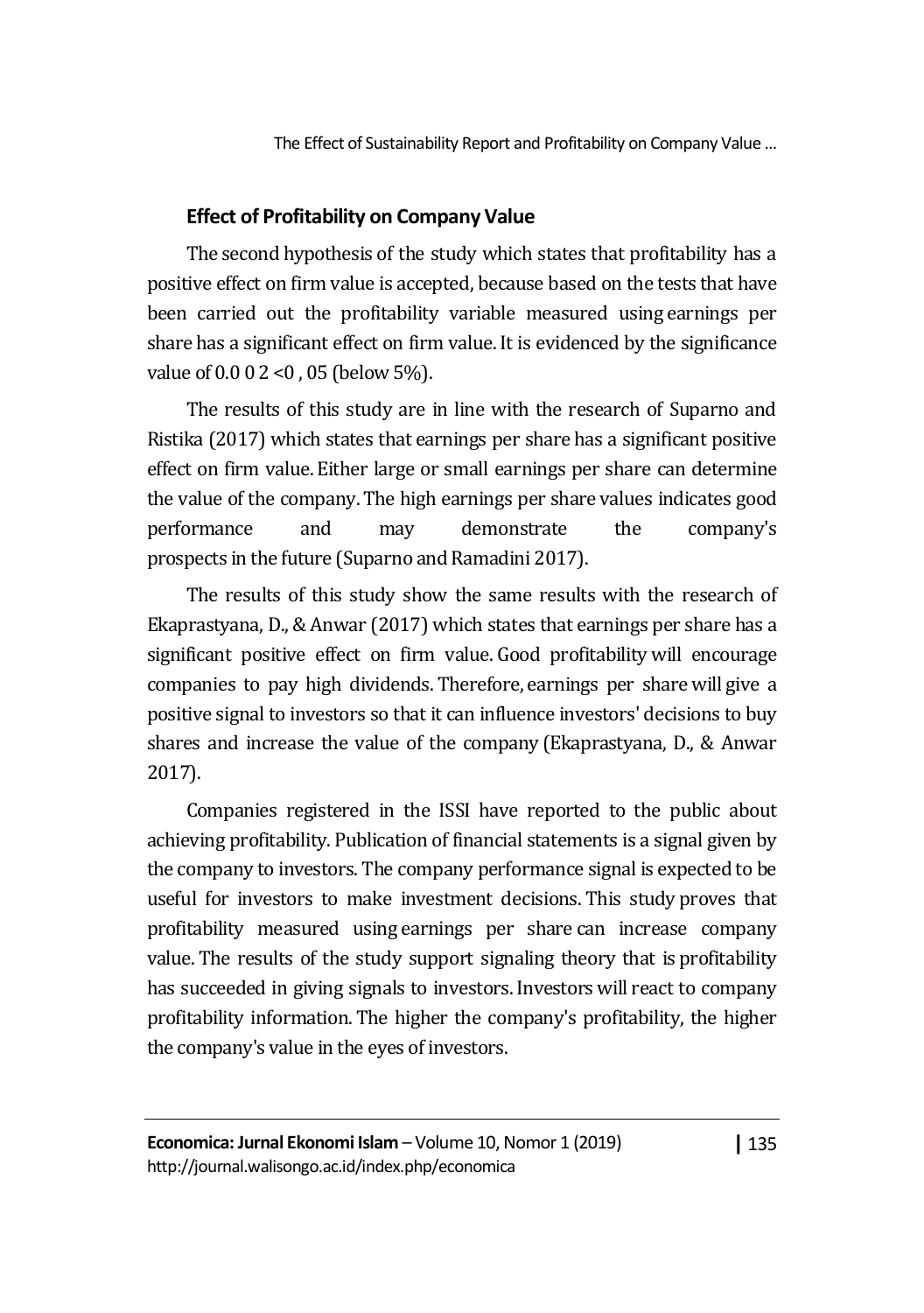# **Conclusion**

This study provides empirical evidence that sustainability report does not significantly influence company value. Sustainability reports function as signals given by the company to investors that the company has reported economic, environmental and social accountability. The results of the study have not provided support for signaling theory. This study proves that sustainability report disclosures have not been proven to increase the value of the company on the stock exchange.

Profitability has a significant effect on firm value. Companies registered in the ISSI have reported to the public about achieving profitability. Publication of financial statements is a signal given by the company to investors. This study proves that profitability measured using earnings per share can increase company value. The results of the study support signaling theory that is profitability has succeeded in giving signals to investors. Sustainability report and profitability together have a significant effect on company value. If the two independent variables increase or decrease together, the dependent variable will follow in the same direction.

The limitation in this study is that not all samples were included in the study, because there were 5 outlier data. Another limitation in this study is only testing the profitability and sustainability report variables on the value of the company for 5 years. It would be better if in the next study to add years of research to empirically test signalling theory.

# **References**

Connelly, Brian, and R Duane Ireland. 2011. "Signaling Theory: A Review and Assessment," and the monotonical contract of the parameters of the set of the set of the parameters of the set of the set of the set of the set of the set of the set of the set of the set of the set of the set of the set o https://doi.org/10.1177/0149206310388419.

Ekaprastyana, D., & Anwar, S. 2017. "The Effect of Earning Per Share and Debt to Asset Ratio on Firm's Value: Case Study on Food and Beverage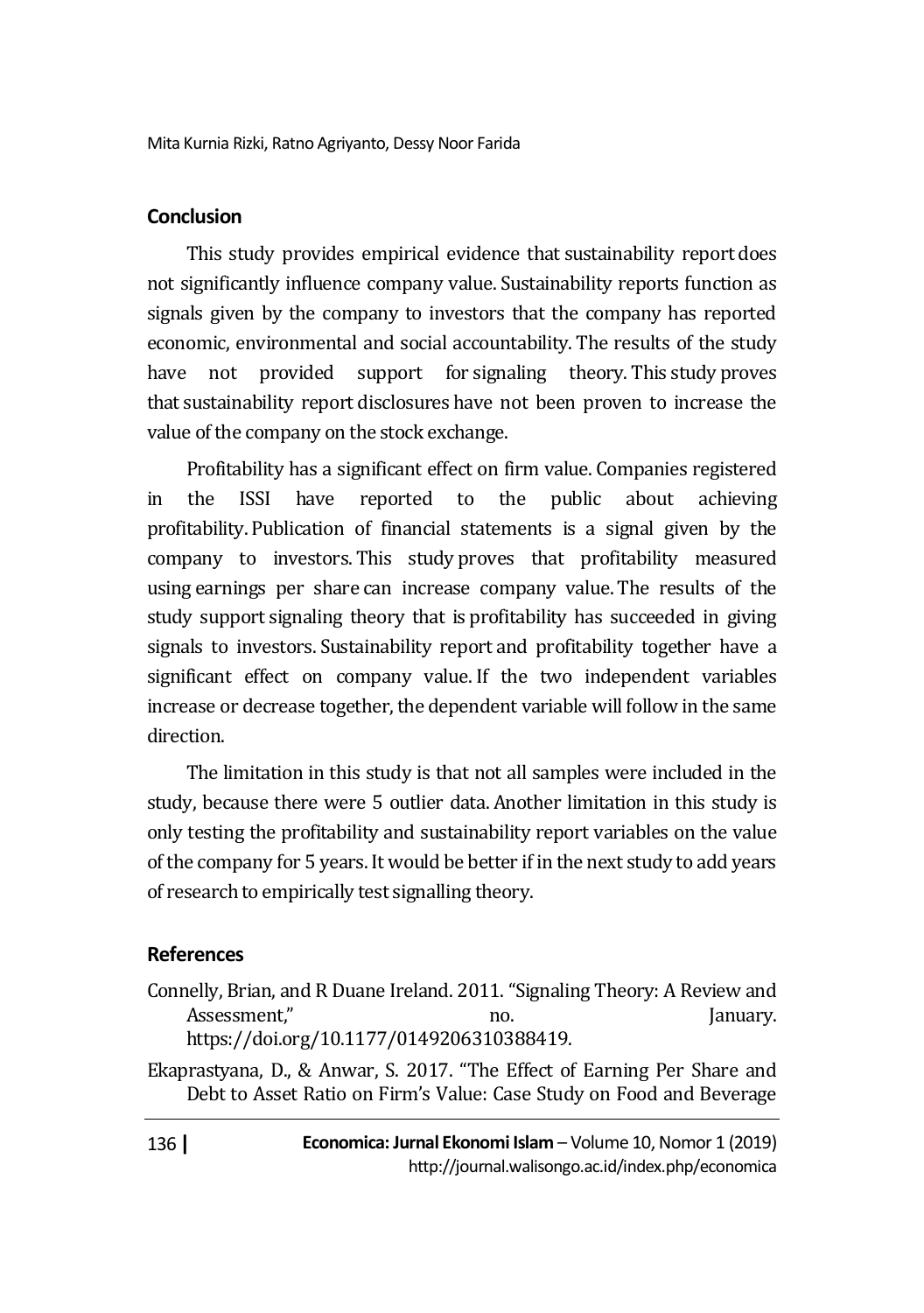Corporation Listed in Indonesia Stock Exchange." *Jurnal Keuangan Dan Perbankan* 13 (2): 120–27.

- Ferina, I.S, and Rina Tjandrakirana. 2015. "PENGARUH KEBIJAKAN DIVIDEN, KEBIJAKAN HUTANG, DAN PROFITABILITAS TERHADAP NILAI PERUSAHAAN (Studi Pada Perusahaan Pertambangan Yang Terdaftar Di BEI Periode 2009-2013)." *Jurnal Akuntanika* 2 (1): 52–66.
- Harmono. 2015. *Manajemen Keuangan Berbasis Balanced Scorecard Pendekatan Teori, Kasus Dan Riset Bisnis*. 1st ed. Jakarta: Bumi Aksara.
- Hasibuan, Veronica, and Moch Dzulkirom Ar. 2015. "PENGARUH LEVERAGE DAN PROFITABILITAS TERHADAP NILAI PERUSAHAAN ( Studi Pada Perusahaan Property Dan Real Estate Yang Terdaftar Di Bursa Efek Indonesia Periode Tahun 2012-2015 )" 39 (1): 139–47.
- Islam, Rashidul, Tahsan Rahman Khan, Tonmoy Toufic Choudhury, and A.M Adnan. 2014. "How Earning Per Share ( EPS ) Affects on Share Price and Firm Value How Earning Per Share ( EPS ) Affects on Share Price and Firm Value." *European Journal of Business and Management* 6 (17): 97– 106.
- Kasmir. 2008. *Analisis Laporan Keuangan*. Jakarta: RajaGrafindo Persada.
- Kurniawan, Tedy, Hafiez Sofyani, and Evi Rahmawati. 2018. "Pengungkapan Sustainability Report Dan Nilai Perusahan : Studi Empiris Di Indonesia Dan Singapura" XVI (1): 1–20.
- Loh, Lawrence, Thomas Thomas, and Yu Wang. 2017. "Sustainability Reporting and Firm Value : Evidence from Singapore-Listed Companies," 1–12. https://doi.org/10.3390/su9112112.
- Manisa, Dea Eka, F Defung, and Inisiatif Pelaporan Global. 2017. "The Influence of Disclosure of Sustainability Report on Financial Performance of Infrastructure Companies Listed on Indonesia Stock Exchange" 19 (2): 174–87.
- Marwa, Annisa, Deannes Isynuwardhana, Annisa Nurbaiti, and Universitas Telkom. 2017. "INTANGIBLE ASSET , PROFITABILITAS , DAN SUSTAINABILITY REPORT" 9 (2): 80–88.
- Mindra, Sukma, and Teguh Erawati. 2014. "PENGARUH EARNING PER SHARE (EPS), UKURAN PERUSAHAAN, PROFITABILITAS, DAN LEVERAGE TERHADAP NILAI PERUSAHAAN (Studi Kasus Pada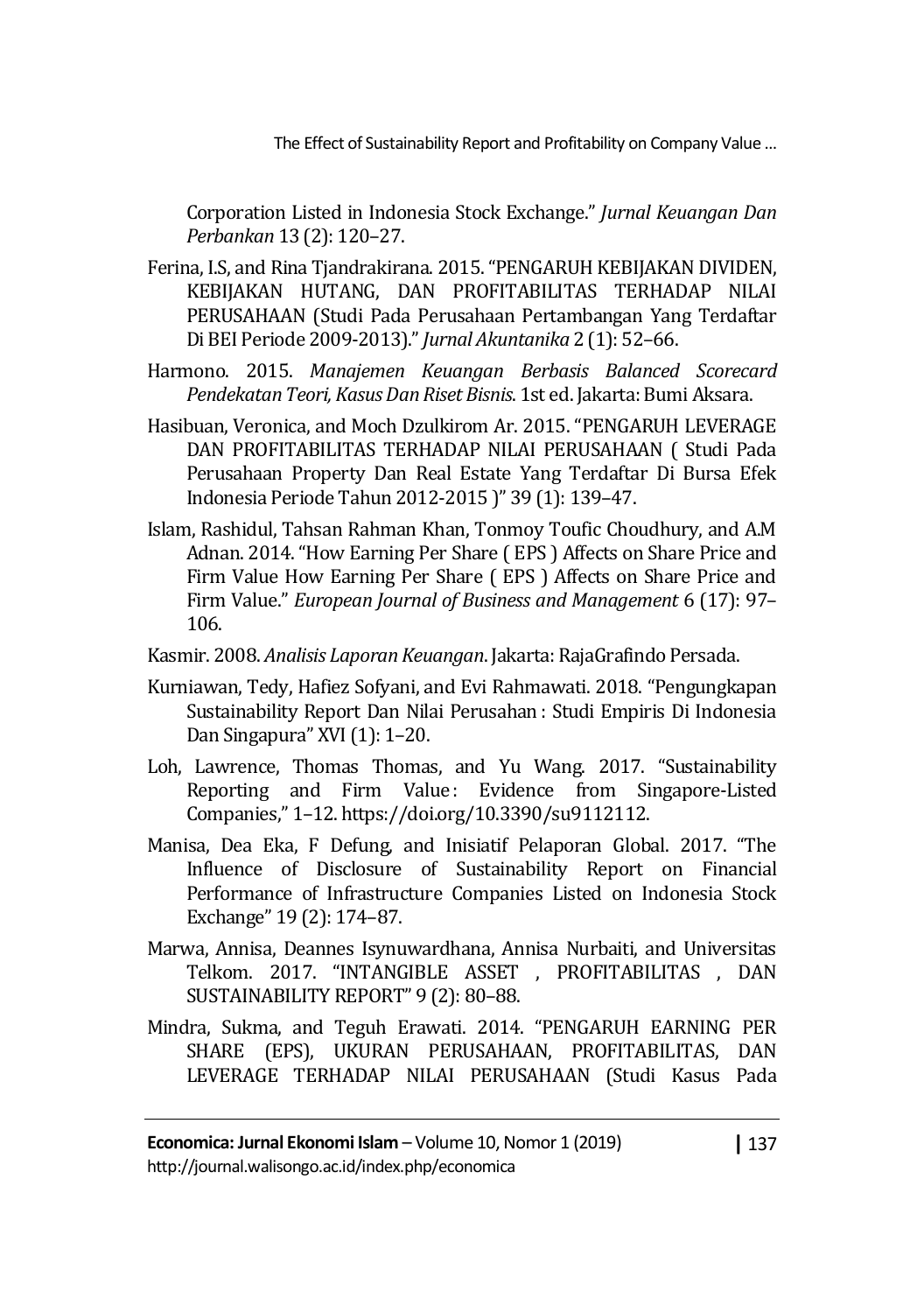Perusahaan Manufaktur Yang Terdaftar Di Bursa Efek Indonesia Pada Tahun 2009-2011)." *Jurnal Akuntansi* 2 (2): 10–21.

Mulyani, L, and E Pitaloka. 2017. "Pengaruh Return on Equity , Earning per Share ( EPS ), Dan Debt to Equity Ratio Terhadap Price Earning Ratio ( PER ) Pada PT Indofood Sukses." *Widyakala* 4 (1): 52–59.

- Nurhayati, Mafizatun. 2013. "Profitabilitas, Likuiditas Dan Ukuran Perusahaan Pengaruhnya Terhadap Kebijkan Dividen Dan Nilai Perusahaan Sektor Non Jasa." *Jurnal Keuangan Dan Bisnis* 5 (2): 144–53.
- Putri, Rafika Anggraini, and Yulius Jogi Christiawan. 2014. "Pengaruh Profatibilitas, Likuiditas, Dan Leverage Terhadap Pengungkapan Corporate Social Responsibility (Studi Pada Perusahaan-Perusahaan Yang Mendapat Penghargaan Isra Dan Listed (Go-Public) Di Bursa Efek Indonesia (Bei) 2010-2012)." *Business Accounting Review* 2 (1): 61–70.
- Republik Indonesia. 2007. *Undang-Undang No. 40 Tahun 2007 Tentang Perseroan Terbatas*. Republik Indonesia, Indonesia.
- Ribca, Lidya. 2009. "Analisis Nilai Akuisisi Bank Sinar Harapan Bali Menggunakan Metode Dividend Discount Model Dan Rasio Price to Book Value." Universitas Indonesia.
- Ross, Stephen A. 1977. "The Determination of Financial Structure: The Incentive-Signalling Approach" 8 (1): 23–40.
- Sabrin, Buyung Sarita, Dedy Takdir S, and Sujono. 2016. "The Effect of Profitability on Firm Value in Manufacturing Company at Indonesia Stock Exchange." *The International Journal Of Engineering And Science* 5 (10): 81–89.
- Sejati, Bima Putranto, and Andri Prastiwi. 2015. "PENGARUH PENGUNGKAPAN SUSTAINABILITY REPORT." *Diponegoro Journal Of Accounting* 4 (1): 1–12.
- Suparno, and Ristika Ramadini. 2017. "Pengaruh Intellectual Capital Dan Earning PerShare Terhadap Nilai Perusahaan ( Studi Empiris Pada Perusahaan LQ45 Yang Terdaftar Di Bursa Efek Indonesia Periode 2010-2014 )." *Jurnal Manajemen Dan Keuangan* 6 (1): 710–18.
- Sutopo, Bambang, Sebastian Kot, Arum Kusumaningdyah Adiati, and Lina Nur Ardila. 2018. "Sustainability Reporting and Value Relevance of Financial Statements," no. February: 1–16. https://doi.org/10.3390/su10030678.